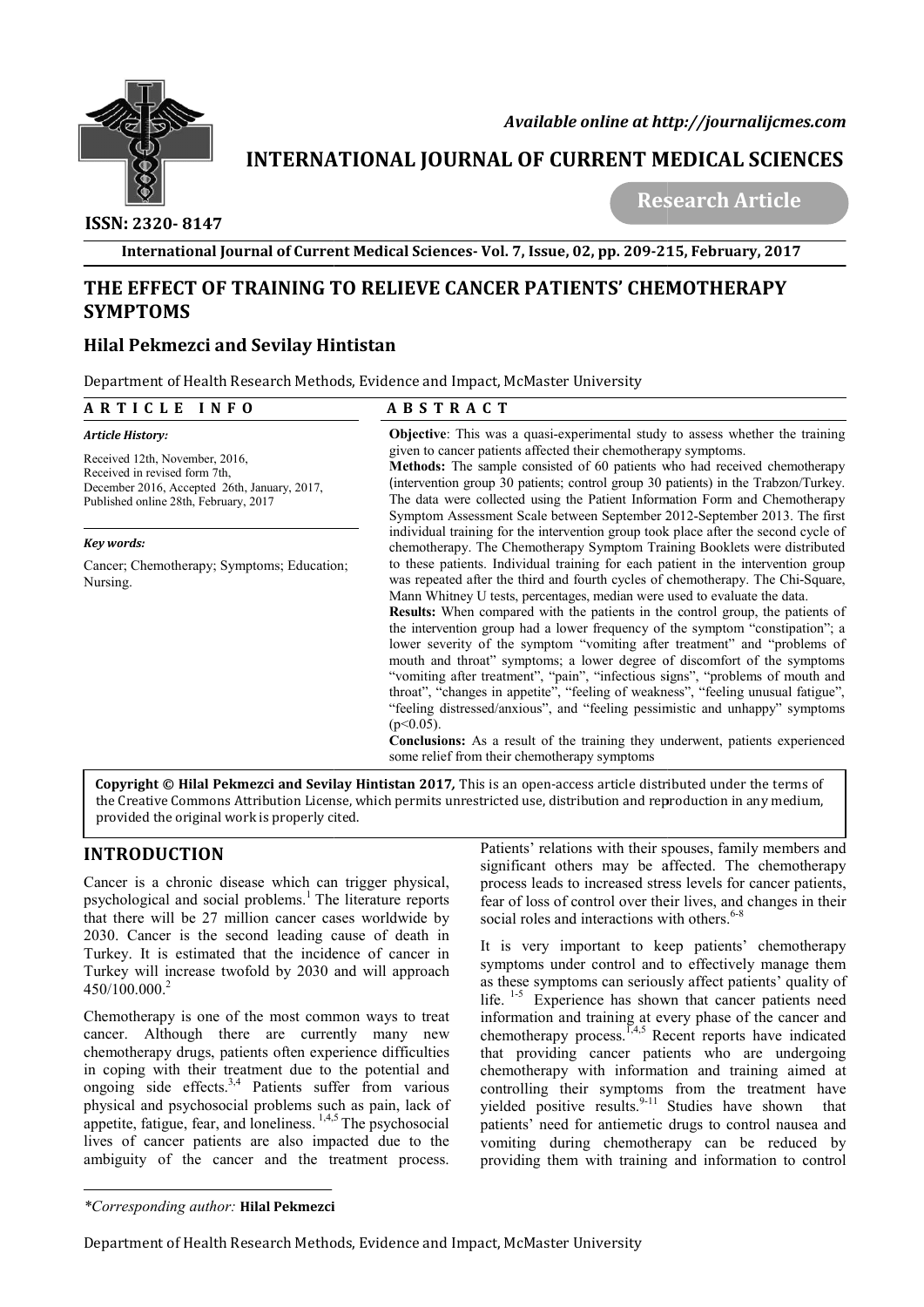these symptoms.<sup>12</sup> Furthermore, psychosocial interventions for symptoms management of cancer patients undergoing chemotherapy have shown positive results in patients' ability to cope with stress, thus improving their quality of life.<sup>10</sup>

Cancer patients need information and training in order to fully participate in the decision-making process about their health status, to control disease and treatment-related symptoms and to cope with the cancer experience. The literature has reported that patients who are not well informed about the chemotherapy and the side effects are less able to control their symptoms, and they also experience more severe side effects from the treatment.<sup>1</sup> Lack of knowledge about cancer and chemotherapy may become a source of fear and anxiety for many cancer patients.<sup>7</sup>

In caring for cancer patients who undergo the rigors of chemotherapy, the goal of nurses is to offer compassionate care to relieve their suffering and to offer the support needed to improve the patients' health.<sup>1,5</sup> Informational meetings and training could become a significant factor in patients' adaptation to the disease.1,13 Thus, in keeping with this aim, the training should include information about the effects and side effects of chemotherapy medicines, balanced diet, activity programs, role changes, adaptation/compliance, coping with hopelessness, and healthy functioning with family and social ties.<sup>13,14</sup> It is very important that the training be offered to patients at a suitable time and place, and information and training need to be delivered in a clear and explicit manner. In this way the development of many chemotherapy symptoms may be prevented, and patients may learn to cope more effectively with existing symptoms.<sup>7,15</sup>

The current study examines the effect upon chemotherapy symptoms of providing information and training to cancer patients undergoing chemotherapy. With planned informational meetings/trainings, nurses can offer support to help patients recognize and cope with the physical and psycho-social problems they will encounter. Our hypothesis states that the information and training given to cancer patients will reduce the incidence, severity and level of distress associated with chemotherapy symptoms.

## **METHODS**

This was a quasi-experimental study. This study was conducted from September 2012 to September 2013. A convenient subject of 60 cancer patients who received chemotherapy in the Ambulatory Chemotherapy Unit of a University Hospital, Trabzon/Turkey. The patients were divided into intervention (30 patients) and control groups (30 patients). Criteria for inclusion in the studyrequired that patients had cancer and were receiving chemotherapy, were older than ≥18 years, had undergone the second cycle of chemotherapy, were able to communicate and speak Turkish, were literate, did not have any visual and hearing impairments and any chronic diseases that required continuous treatment, were informed of the diagnosis, and agreed to participate in the research.

The data were collected using the Patient Information Form (PIF) and the Chemotherapy Symptom Assessment Scale (C-SAS).

*Patient Information Form (PIF):* After a review of the literature, the PIF was designed by the researchers. The form had two parts with a total of seven questions. The first part included five questions about patients' sociodemographic characteristics (gender, age, marital status etc.). The second part included two questions about patients' diseases (cancer type, cancer duration).

*Chemotherapy Symptom Assessment Scale (C-SAS):* The C-SAS is a scale that measures 24 chemotherapy symptoms which occur in cancer patients who receive chemotherapy. It is one of the important scales used to measure chemotherapy-specific symptoms. It was developed by Brown et al. (2001) and its validity and reliability tests were performed in England.<sup>16</sup> The first part of the scale measures "frequency of the symptoms", the second part measures "severity of the symptoms", and the third part measures "degree of discomfort of the symptoms". Frequency of symptoms is assessed with answers "yes/no", and severity of the symptoms is assessed with a three-point Likert-type measurement: mild = 1, moderate = 2, and severe = 3. The degree of discomfort of the symptoms is assessed with a four-point Likert-type measurement: none = 0, mild = 1, quite a lot  $= 2$ , and excessive  $= 3$ . Each symptom is separately assessed. The C-SAS includes no subscales. Higher scores indicate higher level of frequency of the symptoms, severity of the symptoms, and degree of discomfort of the symptoms. Turkish validity and reliability tests of the C-SAS were performed by Ozlem Aslan.<sup>1</sup> Chronbach  $\alpha$  for frequency of the symptoms was 0.67; Chronbach  $\alpha$  for severity of the symptoms was 0.80, and Chronbach  $\alpha$  for degree of discomfort of the symptoms was  $0.82$ .<sup>17</sup>

*Chemotherapy Symptom Training Booklet (CSTB):* The booklet was designed by the researchers after the literature had been reviewed. Contents of the CSTB were selected based upon C-SAS symptoms. The booklet was used for the training of the patients in the intervention group. The booklet was prepared to provide patients with written and illustrated materials and had two objectives: to decrease chemotherapy-related symptoms and to enable patients to quickly access information about the chemotherapy symptoms affecting them. For example; the following recommendations were made for the nausea symptom: (1) find the reason of the nausea (2) eat your meals slowly, often, and in small portions (3) follow a diet of liquids and soft foods (4) after the meal, lie in a semi-recumbent position and change your position slowly (5) avoid very hot and cold, fatty and spicy foods and caffeine.

## *Procedure*

*Control group:* The control group was composed of 30 patients who had finished their second cycle of chemotherapy. Soon thereafter they were administered the PIF and C-SAS by the researcher at the Ambulatory Chemotherapy Unit. These patients were not offered individual training to decrease chemotherapy symptoms, and the CSTBs were not given to them. The patients of the control group benefited from the standard care given at the Ambulatory Chemotherapy Unit. The C-SAS was administered again to these patients after the fifth cycle of chemotherapy.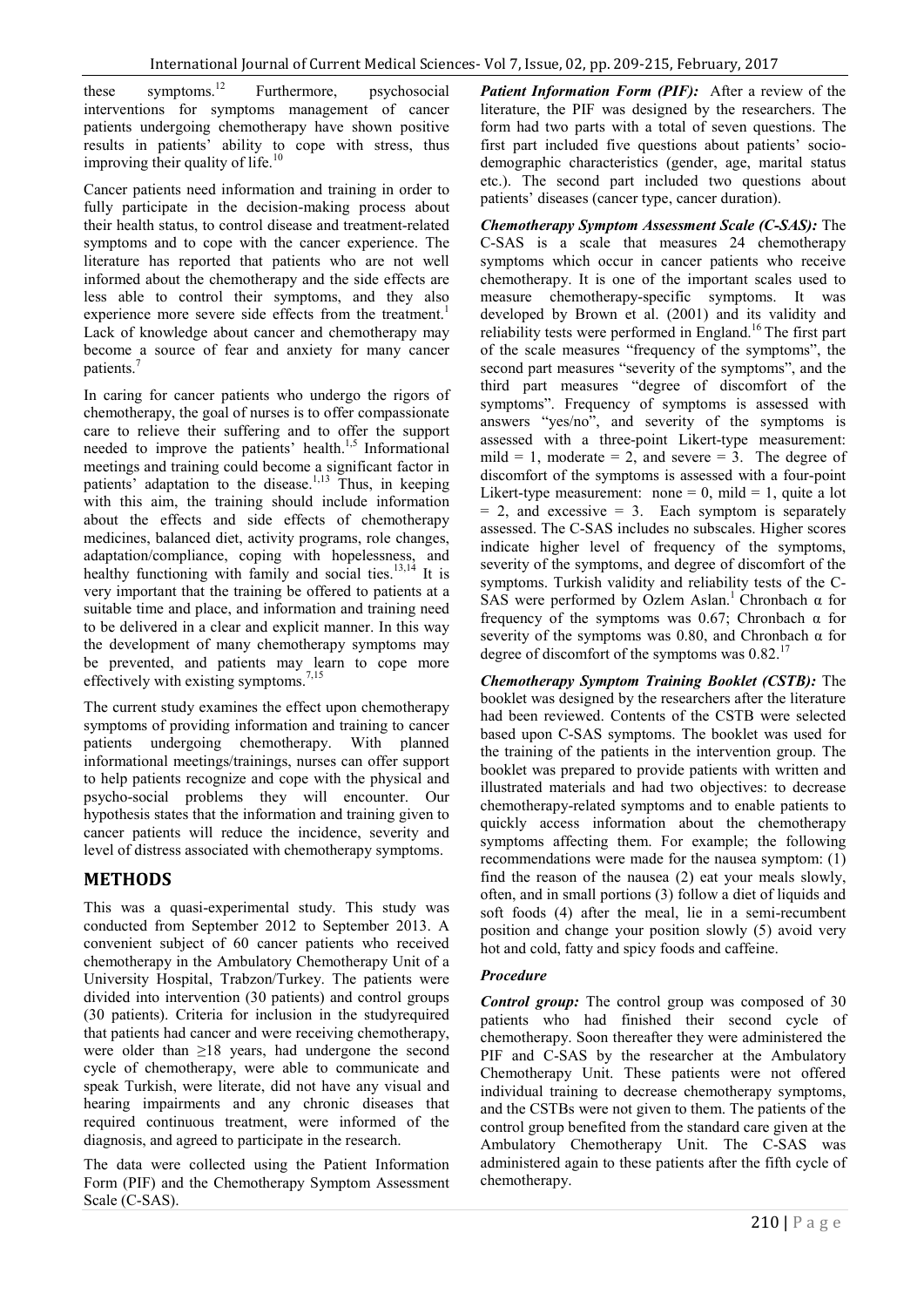*Intervention Group:* The intervention group was composed of 30 patients. The researcher at the composed of 30 patients. Ambulatory Chemotherapy Unit administered the PIF and C-SAS to the intervention group after the second cycle of chemotherapy. The first individual training of these patients was conducted and the CSTB was distributed. After the third and fourth cycles of chemotherapy, the training was resumed for each patient in the intervention group (a total of 3 trainings). On average the training sessions lasted 20 minutes and took place in a private patient room at the Ambulatory Chemotherapy Unit. The training was given using narration and question-answer techniques derived from the CSTBs, and after the fifth cycle of chemotherapy, the C-SAS was again administered to these patients

*Training:* The aim of this intervention was to alleviate and or to eliminate the difficulties caused by chemotherapy symptoms among the patients. Contents of the training were based upon the C-SAS symptoms. The topics were (a) determination of the patients' well-being and their symptoms and (b) clarification of the recommendations in the CSTB.

Each patient in the intervention group was provided three individual training sessions in a private patient room at the Ambulatory Chemotherapy Unit using the face-to-face interview technique. The training focused on the symptoms that patients had difficulty coping with and controlling, and opportunities were given them to ask questions and to get answers. There was no time limitation for the training, and depending on the needs of the patients, sessions lasted for 20 minutes. In addition to the recommendations offered in the CSTB, patients were supported by the researchers in accordance with their needs.

#### *Ethical Considerations*

Ethical approval to conduct the current study was obtained from the Karadeniz Technical University Faculty of Medicine Ethics Council (2012/152). Written approval was also obtained from the institution where the study was conducted. Informed consent forms outlining the aims and procedures of the study were obtained from all participants who were guaranteed confidentiality. The study conformed to the principles of the declaration of Helsinki.

#### *Data Analysis*

The SPSS (Statistical Package for Social Sciences) for Windows 18.0 was used for data encoding and statistical analyses to assess the findings obtained from the study. Evaluation of data was carried out using the descriptive statistical methods (frequency, percentage, median), and the Chi-Square test was used for the comparison of qualitative data. In the comparison of quantitative data of two groups, the Mann-Whitney U test was used in the inter-group comparisons of the parameters. Results obtained from the analyses were considered significant with a 95% confidence interval at  $p < 0.05$ .

| Table 1 Descriptive and Disease Characteristics of |
|----------------------------------------------------|
| the Patients                                       |

| <b>Descriptive and Disease</b> | <b>Intervention</b> | Control        |       |  |  |  |
|--------------------------------|---------------------|----------------|-------|--|--|--|
| <b>Characteristics</b>         | Group $(n=30)$      | $Group (n=30)$ |       |  |  |  |
|                                | $n\binom{0}{0}$     | $n\frac{6}{6}$ | p     |  |  |  |
| Gender                         |                     |                |       |  |  |  |
| Female                         | 14(46.7)            | 8(26.7)        | 0.180 |  |  |  |
| Male                           | 16(53.3)            | 22(73.3)       |       |  |  |  |
| Age                            |                     |                |       |  |  |  |
| 18-39                          | 6(20.0)             | 6(20.0)        | 0.953 |  |  |  |
| $40 - 60$                      | 17(56.7)            | 16(53.3)       |       |  |  |  |
| 61 and $\uparrow$              | 7(23.3)             | 8(26.7)        |       |  |  |  |
| <b>Marital status</b>          |                     |                |       |  |  |  |
| Married                        | 26(86.7)            | 28(93.3)       | 0.671 |  |  |  |
| Single/widowed/divorced        | 4(13.3)             | 2(6.7)         |       |  |  |  |
| <b>Education</b>               |                     |                |       |  |  |  |
| Literate                       | 26(23.3)            | 2(6.7)         | 0.828 |  |  |  |
| Primary education              | 14(46.7)            | 25(83.3)       |       |  |  |  |
| High school                    | 9(30.0)             | 3(10.0)        |       |  |  |  |
| <b>Employment</b>              |                     |                |       |  |  |  |
| Housewife                      | 12(40.0)            | 9(30.0)        | 0.320 |  |  |  |
| Civil servant                  | 5(16.7)             | 3(10.3)        |       |  |  |  |
| Self employment                | 5(16.7)             | 8(26.7)        |       |  |  |  |
| Retired                        | 8(26.7)             | 10(33.3)       |       |  |  |  |
| <b>Cancer Type</b>             |                     |                |       |  |  |  |
| Gastrointestinal               | 6(20.0)             | 10(33.3)       | 0.618 |  |  |  |
| Haematological                 | 3(10.3)             | 2(6.7)         |       |  |  |  |
| Genitourinary                  | 6(20.0)             | 3(10.3)        |       |  |  |  |
| <b>Breast</b>                  | 5(16.7)             | 2(6.7)         |       |  |  |  |
| Lung                           | 5(16.7)             | 11(36.7)       |       |  |  |  |
| Unknown primary                | 5(16.7)             | 2(6.7)         |       |  |  |  |
| <b>Cancer Duration</b>         |                     |                |       |  |  |  |
| 1 year $\downarrow$            | 11(36.6)            | 10(33.3)       | 0.359 |  |  |  |
| $1-5$ year                     | 11(36.7)            | 7(23.3)        |       |  |  |  |
| 5 year and $\uparrow$          | 8(26.7)             | 13(43.4)       |       |  |  |  |
| <b>Total</b>                   | 30(100.0)           | 30(100.0)      |       |  |  |  |

Sixty patients were studied. Most of the patients were male and were between 40 and 60 years of age. Nearly all of the patients were married.

**Table 2** The Frequency of Symptoms of the Patients

| The Frequency of Symptoms                      |                                                          |                                                             |       |  |  |  |
|------------------------------------------------|----------------------------------------------------------|-------------------------------------------------------------|-------|--|--|--|
| Symptoms                                       | <b>Intervention</b><br>$Group (n=30)$<br>$n\binom{0}{0}$ | Control<br>Group<br>$(n=30)$<br>$n\left(\frac{0}{0}\right)$ | p     |  |  |  |
| Nausea and vomiting before<br>treatment        | 9(31.0)                                                  | 10(33.3)                                                    | 0.994 |  |  |  |
| Nausea after treatment                         | 18(60.0)                                                 | 18(60.0)                                                    | 0.325 |  |  |  |
| Vomiting after treatment                       | 13(43.3)                                                 | 15(50.0)                                                    | 0.414 |  |  |  |
| Constipation                                   | 9(30.0)                                                  | 17(56.7)                                                    | 0.018 |  |  |  |
| Diarrhea                                       | 5(16.7)                                                  | 11(36.7)                                                    | 0.563 |  |  |  |
| Pain                                           | 10(33.3)                                                 | 16(53.3)                                                    | 0.563 |  |  |  |
| Shortness of breath                            | 8(26.7)                                                  | 12(40.0)                                                    | 0.199 |  |  |  |
| Signs of infection                             | 10(33.3)                                                 | 14(46.7)                                                    | 0.893 |  |  |  |
| Bleeding or bruising                           | 7(23.3)                                                  | 7(23.3)                                                     | 0.635 |  |  |  |
| Pins and needles/numbness of<br>hands and feet | 11(36.7)                                                 | 14(46.7)                                                    | 0.199 |  |  |  |
| Problems with the skin and nails               | 12(40.0)                                                 | 15(50.0)                                                    | 0.100 |  |  |  |
| Hair loss                                      | 16(53.3)                                                 | 15(50.0)                                                    | 0.745 |  |  |  |
| Problems of mouth and throat                   | 14(48.3)                                                 | 19(63.3)                                                    | 0.132 |  |  |  |
| A change in appetite                           | 17(56.7)                                                 | 15(50.0)                                                    | 0.655 |  |  |  |
| Weight gain or loss                            | 12(40.0)                                                 | 16(53.3)                                                    | 0.371 |  |  |  |
| Problems with eyes                             | 7(23.3)                                                  | 13(43.3)                                                    | 0.245 |  |  |  |
| Fealing weak                                   | 20(66.7)                                                 | 24(80.0)                                                    | 0.723 |  |  |  |
| Feeling unusual fatique                        | 20(66.7)                                                 | 25(83.3)                                                    | 0.859 |  |  |  |
| Difficulty sleeping                            | 16(53.3)                                                 | 16(53.3)                                                    | 0.805 |  |  |  |
| Headaches                                      | 10(33.3)                                                 | 9(30.0)                                                     | 0.908 |  |  |  |
| Feeling distressed/anxious                     | 6(20.0)                                                  | 12(40.0)                                                    | 0.207 |  |  |  |
| Feeling pessimistic/unhappy                    | 8(26.7)                                                  | 12(40.0)                                                    | 0.664 |  |  |  |
| Change in sexual life                          | 10(33.3)                                                 | 11(36.7)                                                    | 0.664 |  |  |  |
| Irregular periods (female patients)            | 8(66.7)                                                  | 6(85.7)                                                     | 0.602 |  |  |  |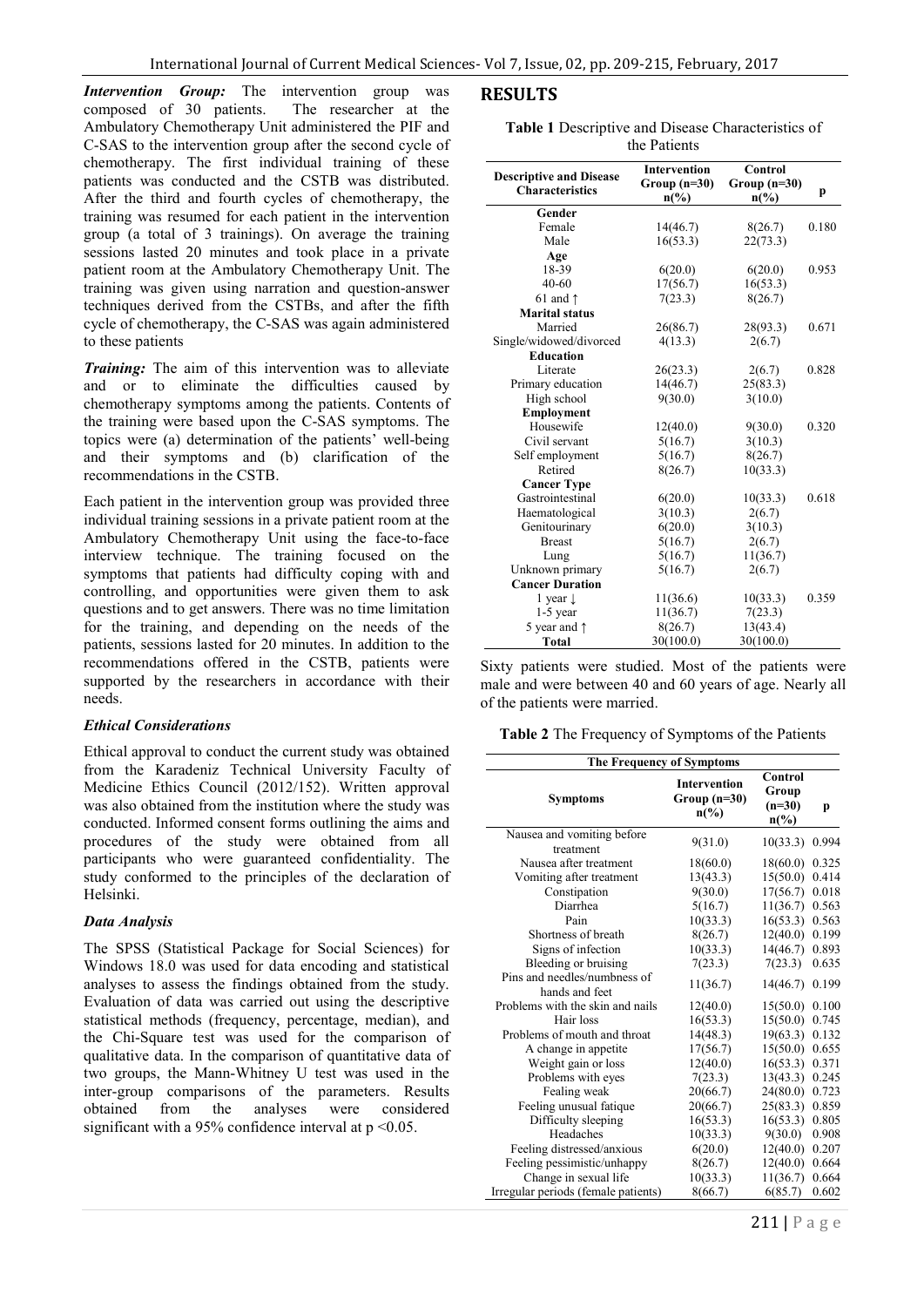Nearly half of the patients in the intervention group and most of the patients in the control group had graduated from primary schools. Forty percent of the women in the intervention group and the control group were housewives and 26.6% of the patients in the control group were retired. Twenty percent of the patients in the intervention group had gastrointestinal cancers, and 20.0% of them had genitourinary cancer. The control group had 36.7% of the patients with lung cancer and 33.3% of them had GIS cancer. Cancer duration for 36.7% of patients in the intervention group was between 1-5 years while it was over  $> 5$  years for 43.4% of those in the control group. There were not any significant differences in descriptive and disease-related-characteristics between the patients in the intervention group and those in the control group  $(p$ 0.05) (Table 1).

One interesting finding was that the intervention group patients had a reduced frequency of the "constipation" symptom (p=0.018) (Table 2).

**Tablo 3** The Severity of Symptoms of the Patients

| The Severity of Symptoms                          |                                      |             |                                  |             |       |
|---------------------------------------------------|--------------------------------------|-------------|----------------------------------|-------------|-------|
| <b>Symptoms</b>                                   | <b>Intervention</b><br>$Group(n=30)$ |             | <b>Control Group</b><br>$(n=30)$ |             |       |
|                                                   | Median<br>25-75%                     |             | Median<br>$25-$<br>75%           |             | p     |
| Nausea and vomiting<br>before treatment           | 2.0                                  | $1.0 - 3.0$ | 2.0                              | $2.0 - 3.0$ | 0.569 |
| Nausea after treatment                            | 1.0                                  | $1.0 - 2.0$ | 2.0                              | $1.0 - 2.0$ | 0.194 |
| Vomiting after treatment                          | 1.0                                  | $1.0 - 2.0$ | 2.0                              | $2.0 - 3.0$ | 0.016 |
| Constipation                                      | 2.0                                  | $1.0 - 2.0$ | 2.0                              | $2.0 - 3.0$ | 0.188 |
| Diarrhea                                          | 2.0                                  | $1.0 - 2.0$ | 2.0                              | $2.0 - 2.0$ | 0.394 |
| Pain                                              | 2.0                                  | $2.0 - 3.0$ | 2.0                              | $1.0 - 3.0$ | 0.514 |
| Shortness of breath                               | 2.0                                  | $2.0 - 3.0$ | 2.0                              | $1.0 - 3.0$ | 0.459 |
| Signs of infection                                | 1.0                                  | $1.0 - 2.0$ | 1.0                              | $1.0 - 2.0$ | 0.621 |
| Bleeding or bruising                              | 2.0                                  | $1.0 - 2.0$ | 1.0                              | $1.0 - 2.0$ | 0.298 |
| Pins and<br>needles/numbness of<br>hands and feet | 2.0                                  | $2.0 - 3.0$ | 2.0                              | $1.0 - 2.0$ | 0.210 |
| Problems with the skin<br>and nails               | 2.0                                  | $2.0 - 3.0$ | 1.0                              | $1.0 - 2.0$ | 0.146 |
| Hair loss                                         | 3.0                                  | $3.0 - 3.0$ | 3.0                              | $3.0 - 3.0$ | 0.293 |
| Problems of mouth and<br>throat                   | 1.0                                  | $1.0 - 2.0$ | 2.0                              | $1.0 - 3.0$ | 0.013 |
| A change in appetite                              | 2.0                                  | $2.0 - 3.0$ | 2.0                              | $2.0 - 3.0$ | 0.315 |
| Weight gain or loss                               | 2.0                                  | $2.0 - 3.0$ | 3.0                              | $2.0 - 3.0$ | 0.156 |
| Problems with eyes                                | 1.0                                  | $1.0 - 2.0$ | 2.0                              | $1.0 - 2.0$ | 0.229 |
| Fealing weak                                      | 2.0                                  | $2.0 - 2.0$ | 2.0                              | $1.0 - 3.0$ | 0.657 |
| Feeling unusual fatique                           | 2.0                                  | $2.0 - 2.0$ | 2.0                              | $2.0 - 2.0$ | 0.784 |
| Difficulty sleeping                               | 2.0                                  | $2.0 - 2.0$ | 3.0                              | $1.0 - 3.0$ | 0.487 |
| Headaches                                         | 2.0                                  | $2.0 - 3.0$ | 2.0                              | $2.0 - 3.0$ | 0.894 |
| Feeling distressed/anxious                        | 2.0                                  | $2.0 - 2.0$ | 3.0                              | $2.0 - 3.0$ | 0.124 |
| Feeling<br>pessimistic/unhappy                    | 2.0                                  | $2.0 - 2.0$ | 3.0                              | $2.0 - 3.0$ | 0.194 |
| Change in sexual life                             | 2.0                                  | $2.0 - 3.0$ | 2.0                              | $1.0 - 3.0$ | 0.499 |
| Irregular periods (female<br>patients)            | 2.0                                  | $2.0 - 3.0$ | 3.0                              | $3.0 - 3.0$ | 0.082 |

**Note:** 0.0: None; 1.0: Mild; 2.0: Quite a lot; 3.0: Excessive.

For patients in the intervention group, there were statistically significant decreases in the severity of "vomiting after treatment" symptoms (p=0.016) and "problems of mouth and throat" symptoms  $(p=0.013)$  as compared with those in the control group (Table 3).

Among the patients in the intervention group, there were statistically significant decreases in degree of discomfort of the symptoms of "vomiting after treatment" (p=0.002), "pain" (p=0.046), "infection signs" (p=0.042), "problems of mouth and throat" (p=0.003), "change in appetite"  $(p=0.001)$ , "feeling weakness"  $(p=0.031)$ , "feeling unusual fatigue" (p=0.043), "feeling distressed/anxious" (p=0.037) and "feeling pessimistic and unhappy" (p=0.025) as compared with those in the control group (Table 4).

#### **Table 4** The Degree of Discomfort from Symptoms of the Patients

| The Degree of Discomfort from Symptoms         |     |                                                               |     |                                              |   |
|------------------------------------------------|-----|---------------------------------------------------------------|-----|----------------------------------------------|---|
| <b>Symptoms</b>                                |     | <b>Intervention</b><br>$Group (n=30)$<br><b>Median 25-75%</b> |     | Control<br>$Group(n=30)$<br>Median<br>25-75% | p |
| Nausea and vomiting before                     | 2.0 | $1.0 - 3.0$                                                   | 2.0 | $1.0 - 2.0$ 0.553                            |   |
| treatment                                      |     |                                                               |     |                                              |   |
| Nausea after treatment                         | 1.0 | $1.0 - 1.0$                                                   | 1.0 | $1.0 - 2.0$ $0.054$                          |   |
| Vomiting after treatment                       | 1.0 | $1.0 - 1.0$                                                   | 2.0 | $1.0 - 3.0 0.002$                            |   |
| Constipation                                   | 1.0 | $1.0 - 3.0$                                                   | 2.0 | $1.0 - 3.0$ 0.193                            |   |
| Diarrhea                                       | 1.0 | $1.0 - 2.0$                                                   | 2.0 | $1.0 - 2.0$ 0.393                            |   |
| Pain                                           | 2.0 | $1.0 - 2.0$                                                   | 3.0 | 2.0-3.0 0.046                                |   |
| Shortness of breath                            | 2.0 | $1.0 - 2.0$                                                   | 2.0 | $1.0 - 3.0$ $0.240$                          |   |
| Signs of infection                             | 1.0 | $0.0 - 1.0$                                                   | 1.0 | $1.0 - 2.0$ $0.042$                          |   |
| Bleeding or bruising                           | 1.0 | $1.0 - 2.0$                                                   | 1.0 | $0.0 - 2.0$ $0.836$                          |   |
| Pins and needles/numbness of<br>hands and feet | 2.0 | $1.0 - 3.0$                                                   | 2.0 | $1.0 - 2.0$ 0.603                            |   |
| Problems with the skin and nails               | 1.0 | $1.0 - 2.0$                                                   | 1.0 | $1.0 - 2.0$ 0.456                            |   |
| Hair loss                                      | 1.0 | $1.0 - 3.0$                                                   | 3.0 | 2.0-3.0 0.930                                |   |
| Problems of mouth and throat                   | 1.0 | $0.0 - 1.0$                                                   | 2.0 | $1.0 - 3.0 0.003$                            |   |
| A change in appetite                           | 1.0 | $1.0 - 2.0$                                                   | 3.0 | 2.0-3.0 0.001                                |   |
| Weight gain or loss                            | 2.0 | $2.0 - 3.0$                                                   | 3.0 | 2.0-3.0 0.156                                |   |
| Problems with eyes                             | 1.0 | $0.0 - 1.0$                                                   | 2.0 | $1.0 - 2.0$ 0.113                            |   |
| Fealing weak                                   | 1.0 | $1.0 - 2.0$                                                   | 2.0 | 1.0-3.0 0.031                                |   |
| Feeling unusual fatique                        | 1.0 | $1.0 - 2.0$                                                   | 2.0 | $1.0 - 2.0$ 0.043                            |   |
| Difficulty sleeping                            | 1.0 | $1.0 - 2.0$                                                   | 2.0 | $1.0 - 3.0$ 0.185                            |   |
| Headaches                                      | 2.0 | $2.0 - 3.0$                                                   | 2.0 | $1.0 - 2.0$ 0.346                            |   |
| Feeling distressed/anxious                     | 1.0 | $1.0 - 2.0$                                                   | 2.0 | 2.0-3.0 0.037                                |   |
| Feeling pessimistic/unhappy                    | 1.0 | $1.0 - 2.0$                                                   | 2.0 | 2.0-3.0 0.025                                |   |
| Change in sexual life                          | 2.0 | $1.0 - 3.0$                                                   | 2.0 | 1.0-3.0 0.941                                |   |
| Irregular periods (female<br>patients)         | 2.0 | $2.0 - 3.0$                                                   | 3.0 | 3.0-3.0 0.820                                |   |

**Note:** 0.0: None; 1.0: Mild; 2.0: Quite a lot; 3.0: Excessive.

## **DISCUSSION**

Our study showed that the patients in the intervention and control group experienced "nausea-vomiting before treatment". Other studies have reported that most cancer patients may experience nausea-vomiting during palliative cancer care.<sup>1,5,18,19,20</sup> The finding that severity and degree of discomfort of the symptoms of "nausea after treatment" and "vomiting after treatment" were reduced in the intervention group corresponded to the finding of the Aslan study which indicated that nausea and vomiting were kept under control due to the training of patients who had received chemotherapy.<sup>3</sup>

Chemotherapy drugs have been reported to be associated with the problem of constipation in cancer patients. $21$  Our study results indicated that the frequency of the "constipation" symptom decreased for patients in the intervention group. Erdogan also identified a decrease in the frequency, severity and degree of discomfort of the constipation symptoms among the cancer patients who had taken part in the symptom-control training.<sup>5</sup>

Our study also found that patients in the intervention group experienced pain less frequently than those in the control group; there was also a decrease in the degree of discomfort for the "pain" symptom. Anderson et al. noted that pain was experienced less often among the cancer patients who used the relaxation technique.<sup>22</sup>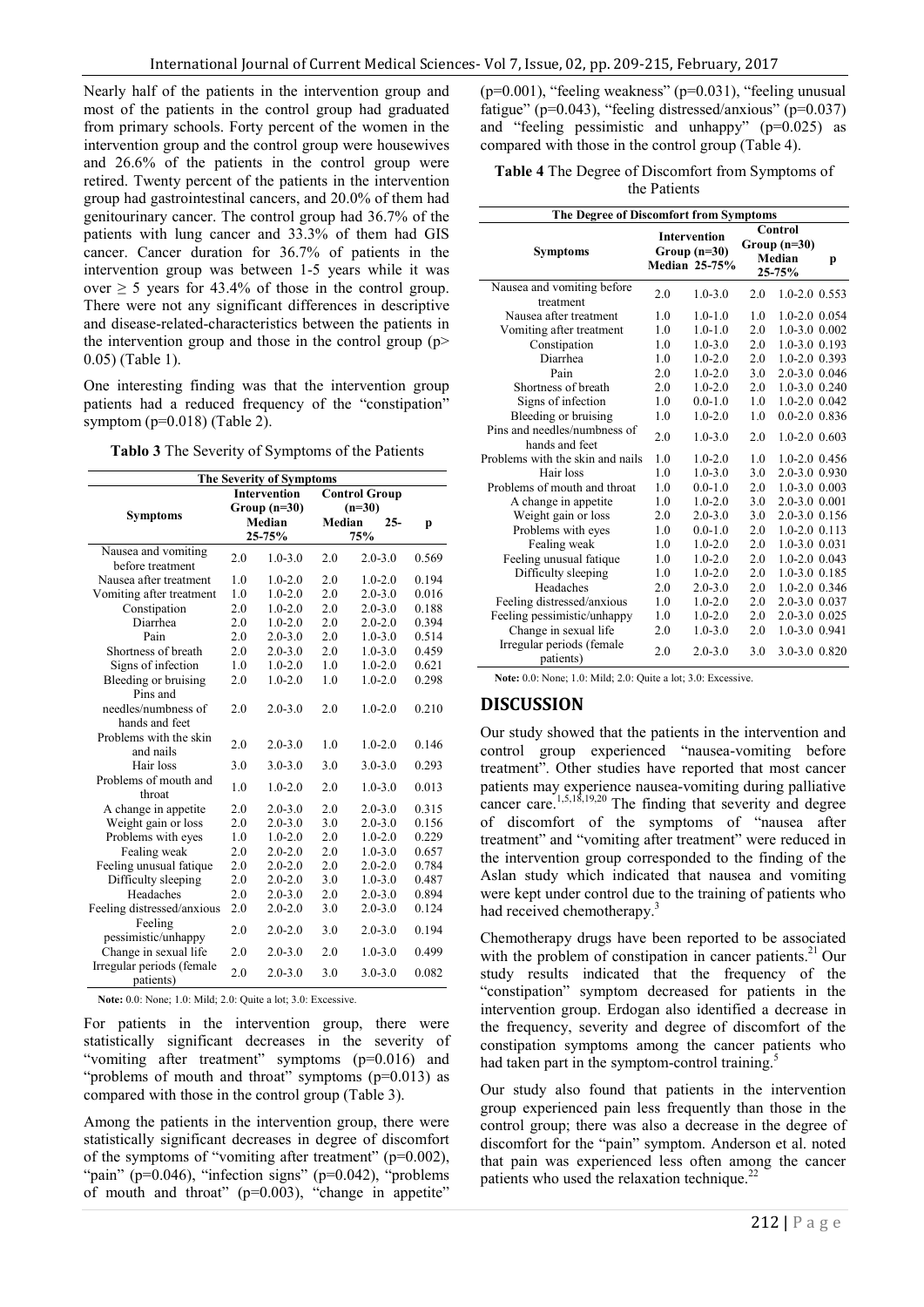Although the patients in the intervention group experienced shortness of breath less often than patients in the control group, no significant differences were found between the groups in terms of frequency, severity and degree of discomfort of "shortness of breath". Our study concurred with the documented studies in the literature which offer proof that many practices used in nursing training, such as breathing techniques, positioning, and planning activities may also relax patients with shortness of breath. $1$ 

Our study revealed that patients in the intervention group had a much lower degree of discomfort of the "infectious signs" symptom. Other studies have also found that cancer patients can benefit greatly from the instruction on proper hand-washing techniques, since these offer one of the most effective ways to prevent infections.  $23,24$ 

Additional findings of our study indicated no significant differences between the intervention group and the control group in terms of frequency, severity and degree of discomfort of "bleeding or bruising". Similarly, the studies of Aslan and Erdogan found that training provided to the cancer patients receiving chemotherapy did not make an important difference in frequency, severity and degree of discomfort of thrombocytopenia.<sup>1</sup>

Chemotherapy-related peripheral neuropathy steadily worsens with each repeated chemotherapy cycle.<sup>15</sup> Although there were not any significant differences between the intervention group and the control group in the frequency, severity and degree of discomfort of "pins and needles/numbness in hands and feet" symptom, patients of the intervention group experienced this symptom less often as compared with patients of the control group. Tofthagen et al. also found that 36-55% of the patients who underwent chemotherapy suffered from loss of balance, muscle weakness and numbness in their extremities.<sup>25</sup>

Our study also determined that 40.0% of the patients in the intervention group and half of the patients in the control group (50.0%) suffered from "problems with the skin and nails". The current literature reports that 50- 100% of the patients who receive chemotherapy have skin rash similar to acne, excessive skin dryness, pruritus and changes in nails.<sup>1,18,19</sup>

The "hair loss" symptom was experienced equally by both the intervention and the control group. Indeed, the literature reports that one of the major and the most encountered of three toxicities of chemotherapy is alopecia.18,26

In our study; after the patients in the intervention group participated in a nurse-led training about mouth hygiene and mouth care during chemotherapy, significant decreases were detected in the frequency, severity and degree of discomfort of "problems of mouth and throat" symptom among this group. Various studies have reported that the use of special mouth care protocols during chemotherapy significantly reduced the frequency of mucositis, healed oral mucosa, and decreased the incidence of oral complications.<sup>5,18,27</sup>

One study indicated that one of the most severe symptoms seen in cancer patients was lack of appetite. In order to lessen the severity of patients' symptoms, recommendations called for nurses to have an effective nursing plan in place.<sup>5</sup> Our study found that patients in both the intervention and the control group experienced "change in appetite", and a significant difference was found in the degree of discomfort between the groups.

In our study, 23.3% of patients in the intervention group experienced "problems with eyes" whereas 43.3% in the control group had this problem. Yet no significant difference was seen between the groups in the frequency, severity and degree of discomfort with the "problems with eyes" symptom. The Aslan study found no statistically important decrease in the severity of "problems with eyes" after chemotherany.<sup>1</sup>

The "feeling weakness" and "feeling unusual fatigue" symptoms were felt by 66.7% in the intervention group, whereas 80.0% of the control group reported "feeling weakness" and 83.3% of this same group experienced "feeling unusual fatigue". Barsevick et al. studied cancer patients receiving treatment and the effect of interventions in maintaining energy and activity management among them, and they determined that the patients experienced a significantly lower level of fatigue.<sup>2</sup>

Results of our study also revealed that patients of both the intervention and control groups experienced the same frequency level with sleeping difficulties. However, no significant difference existed between the groups in terms of frequency, severity and degree of discomfort with the "difficulty sleeping" symptom. Lafcı's study reported that 70.8% of the cancer patients in the intervention group were unable to sleep at all, and 66.7% of patients had difficulty falling asleep.<sup>2</sup>

Studies indicate that two-thirds of cancer patients suffer from emotional problems after the treatment.<sup>30</sup> Twenty percent of the intervention group and 40.0% of the control group in our study felt anxious or distressed, and 26.7% of the intervention group and 40.0% of the control group felt pessimistic or unhappy. Studies have reported that cancer patients suffer intensely from such psychological symptoms as anger, anxiety, and nervousness. $3,3$ 

This current study showed that although both the intervention and control groups experienced changes in their sexual life, patients in the intervention group were affected to a lesser degree. However, no significant difference existed between the groups in terms of frequency, severity and degree of discomfort with the "changes in sexual life" symptom. Demirsoy indicated that the information and training given to the cancer patients to prevent sexual problems was beneficial in easing patients' anxieties about any sexual problems or changes which might develop during their chemotherapy treatments.<sup>31</sup>

Although our study did not find any significant differences between the intervention group and the control group in terms of the frequency, severity and degree of discomfort of "irregular periods (female patients)" symptom, we found that the patients in the intervention group had irregular periods less frequently than the patients in the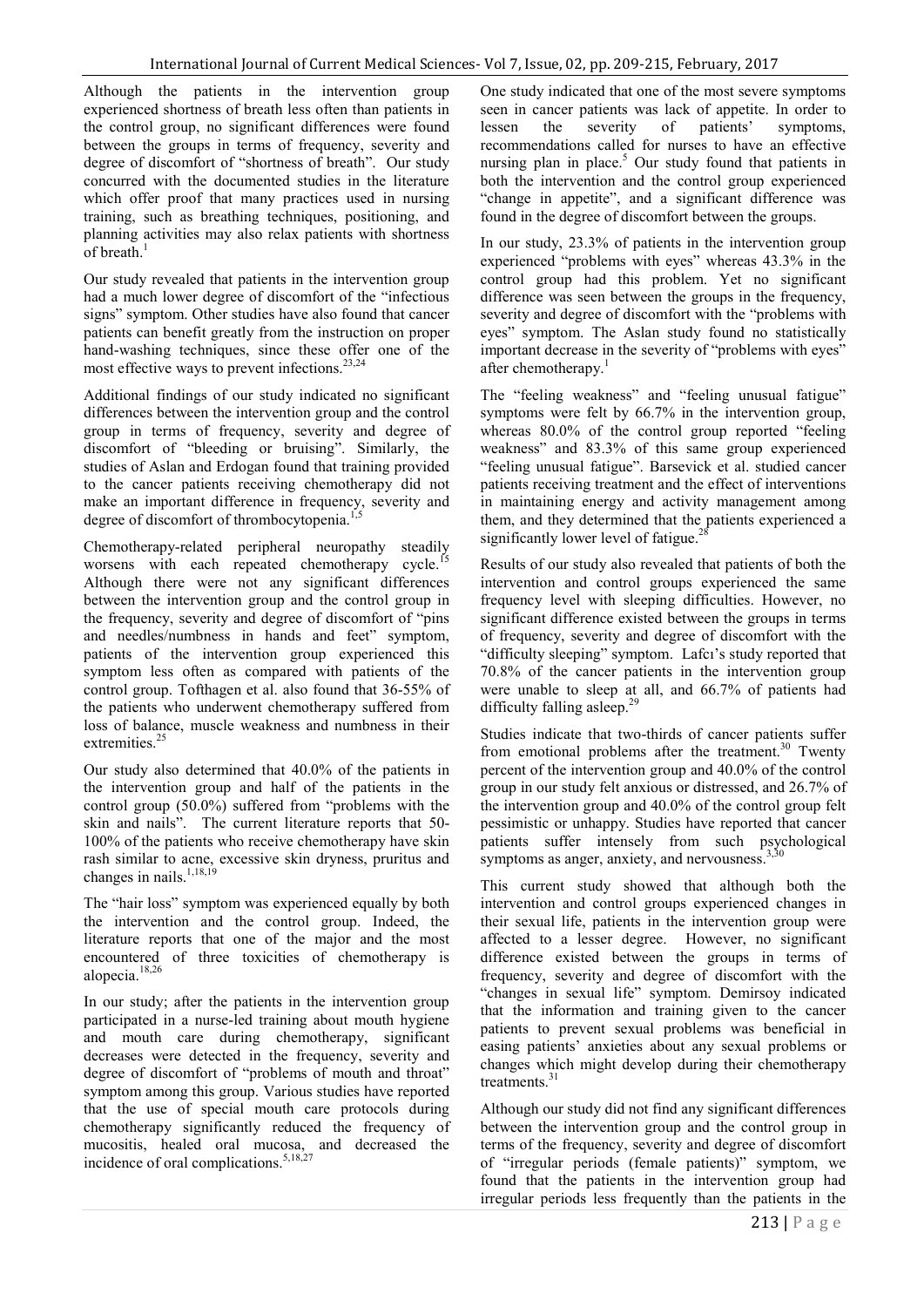control group. Similarly, the study of Aslan (2003) did not demonstrate any significant difference in terms of frequency, severity and degree of discomfort of the "irregular periods (female patients)" symptom among the cancer patients.

#### **Limitations**

Limitations of the current study are as follows: (a) inclusion of the patients who had received the second cycle of chemotherapy (b) the results of the study can be generalized only to those patients living in the eastern Black Sea region of Turkey because the study was undertaken there.

## **CONCLUSION AND IMPLICATIONS FOR PRACTICE**

Our study has demonstrated that the training given to the cancer patients to manage their chemotherapy symptoms was an effective nursing intervention to lessen and or alleviate chemotherapy symptoms. In addition, planned and continuous training about chemotherapy symptoms may reinforce patients' ability to effectively manage and cope with these symptoms. Training is an effective method in controlling chemotherapy symptoms among cancer patients.

## **References**

- 1. Aslan, O. (2003). Evaluation of chemotherapy induced symptoms in patients with cancer and the role of nursing education in the control of these symptoms. Gulhane Military Medical Academy Institute of Health Sciences Doctoral Thesis, Ankara.
- 2. The Ministry of Health of Turkey (2013). The Public Health Institute, The Precidency Cancer Department of Turkey 2013. http://www.kanser.gov.tr/daire-faaliyetleri/kanseristatistikleri.html. Accessed October 10, 2014.
- 3. Aslan, O., Vural. H,. Komurcu S, Ozet,. (2006). Effect of education on chemotherapy symptoms in cancer patients receiving chemotherapy. Cumhuriyet University School of Nursing Journal, 10(1):15-28.
- 4. Unsar, S., Fındık, U., Kurt, S., Ozcan, H. (2007).Home care in patients with cancer and symptom control.*Fırat Health Service Journal*, 2:91-106.
- 5. Erdogan, G.Y., (2011). *Evaluatıon of Chemotherapy and Symptom Management Training Role of the Symptoms of Cancer Patients*[dissertation].Cumhurivet University, Institute of Health Sciences; Sivas.
- 6. Waldon, E.G., (2001). The effects of group music therapy on mood state and cohesiveness in adult oncology patients. *J Music Their* ,38( 3):212-238.
- 7. Dedeli, O., Fadıloglu, C., Uslu, R. (2008). A survey of functional living and social support in patients with cancer. *Turk Oncology Journal,* 23(3):132-139.
- 8. Burns, D.S. (2001). The effect of the bonny method of guided imaginary and music on the mood and

life quality of cancer patients. *J Music Ther*, 38(1):51-65.

- 9. Karakoc, T. (2008). *Ambulatory Chemotherapy in Elderly Patients with Fatigue Relationship Between Social Support* [dissertation]. Mersin University, Institute of Health Sciences; Mersin.
- 10. Yeter, K. (2006). *The Effect of the Education Given to the Patients Receiving Chemotherapy on Their Quality of Life* [dissertation]. Eskisehir Osmangazi University, Institute of Health Sciences, Eskisehir.
- 11. Wickham. R., Sauerland, C. (2006). Vesicant extravasation part II: Evidence-based management and continuing contoversies. *Oncol Nurs Forum,* 33( 6):1143-1150.
- 12. Kav, S. (2003). *The Effect of Self-Care Model to Control of the Side Effects* of the Cancer Treatment [dissertation]. Hacettepe University Institute of Health Sciences, Ankara.
- 13. Moyet, C.J.L., (2005). Nursing Diagnosis Handbook. Translated: F. Erdemir. Istanbul, *Nobel Bookstores*;145-178.
- *14.* Akdemir, N., Birol, L.(2005). Internal Medicine and Nursing Care. Ankara, Second Edition. *Ofset System.*
- 15. Sadırlı, S.K. (2008). *Symptom Control Cancer Patients Evaluation* [dissertation]. Institute of Health Sciences, Edirne.
- 16. Brown, V., Sitzia, J., Richardson, A., Hughes, J., Hannon, H., Oakley, C. (2001). The development of the chemotherapy symptom assessment scale (C-SAS): A scale for the routine clinical assessment of the symptom experiences of patients receiving cytotoxic chemotherapy. *Int J Nurs Stud,*38(5):497- 511.
- 17. Alpar, R. (2003). *Introduction to Applied Multivariate Statistical Methods*. Second Edition. Nobel Publications, Ankara;380-383.
- 18. Can, G. (2007). Evidence-BasedSymptom Management In Oncology Nursing, Nobel Bookstores, Istanbul; pp 13-243.
- 19. Kav, S. (2007). Nausea and vomiting, In: Oncology Symptom Management in Evidence-Based Nursing (Ed: Can G), Istanbul.; pp 43-61.
- 20. Wickham, R., Sauerland, C. (2006). Vesicant extravasation part II: Evidence-based management and continuing controversies. *Oncol Nurs Forum*, 33( 6):1143-1150.
- 21. Viele, C.S. (2003). Overview of chemotherapyinduced diarrhea. *Semin Oncol Nurse*,19( 3):2-5.
- 22. Anderson, K.O., Cohen, M.Z., Mendoza, T.R., Guo, H., Harle, M.T., Cleeland, C.S. (2006). Brief cognitive-behavioral audiotape interventions for cancer-related pain: Immediate but not long-term effectiveness. *Cancer*,107(1):207-214.
- 23. Shelton, B.K. (2003). Evidence-based care for the neutropenic patient with leukemia. *Semin Oncol Nurs,* 19(2):133-141.
- 24. Boyce, J.M., Pittet, D. (2002). Guideline for Hand Hygiene in Health Care Settings: Recommendations of the Healthcare Infection Control Practices Advisory Committee and the HICPAC/SHEA/APIC/IDSA Hand Hygiene Task